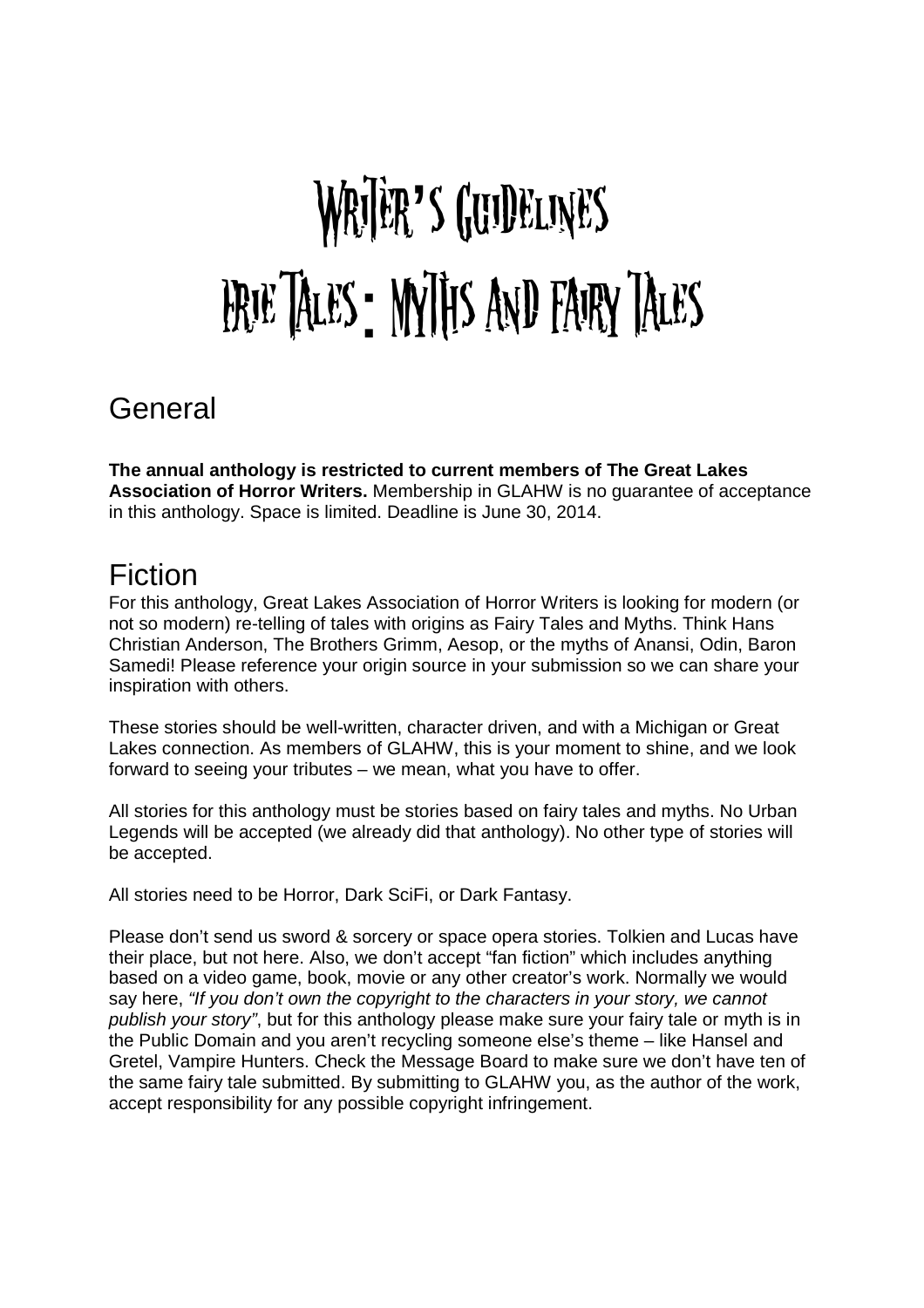Please don't send us "Slash" or Erotica or anything graphically describing sex. Sex is okay, as long as it's integral to the story, but don't over-do it. Don't use gore for gore's sake. There are anthologies and digests that would love to read your torture porn, but ERIE TALES is not one of them. Gore is okay as long as it's integral to the story. Though we cringe at the thought of violence toward children or animals, please make sure it's necessary. Any story that so much as insinuates an act of sexual violence between an adult and a child will be automatically rejected.

#### **Please use spell check and proof your work before submitting**.

Self-editing should be a matter of course, and despite the "Editor" title some of us carry here at Great Lakes, we are not **your** editors and it is not our responsibility to make sure you wrote "there" instead of "they're". Mistakes happen and things can be corrected, but a great story will be rejected if basic grammatical and spelling mistakes are rampant. Please no multiple submissions. Simultaneous submissions are also okay as long as you let us know if you sell your story elsewhere. We would prefer virgin tales, but space allowing we may have room for a reprint. Let us know where it previously appeared so we can give props where due.

# Formatting

Stories should be between 500 – 5,000 words. This word count is **firm**. Stories above this word limit will be deleted unread. If you have a story shorter than this, please query.

Please follow proper manuscript format. If you don't know what proper manuscript format is, please follow this link. http://www.shunn.net/format/story.html. Stories not in proper manuscript format will be returned unread.

This is standard format across the board. We don't care how good your story is  $-$  if you can't be bothered to follow basic submittal guidelines, trust us - we can't be bothered to read it.

Stories should be submitted as an attachment in either MS Word (.doc, docx) or Rich Text Format (.rtf).

**Stories submitted in the body of an email will be deleted unread.** 

### **Poetry**

Poetry submissions are being considered. Please attach them to the email as .doc, .docx or .rft file. Poems can be up to fifty lines each. Please do not submit poetry inside of an object such as a photo or drawing. If you have a problem with this, please do not submit to us.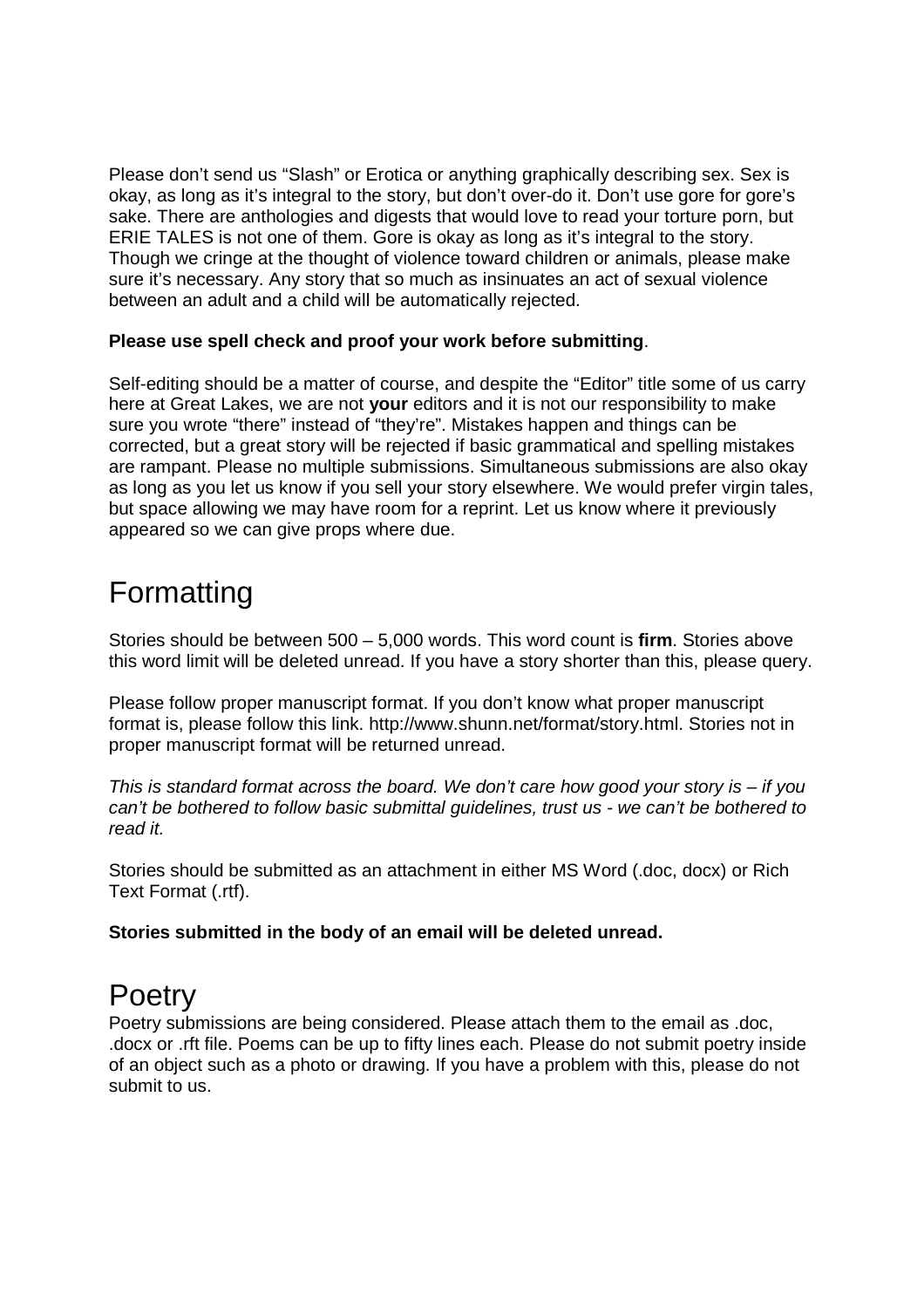Please be aware that we reserve the right to reformat your story or poem as necessary to fit the specific format for our anthology. We will not rewrite your story or poem, but we may have to alter line placement. We will ask if the special formatting is key to the understanding of your piece, but we may not. If you have a problem with this, please do not submit to us.

**Poems sent in the body of an email will be deleted unread.** 

# Artwork/Photographs

We already have a cover artist however we are accepting Interior artwork must be your original work and in black and white only, no color artwork will be accepted for the interior of the anthology. Please give a dark twist to your fairy-tale or myth-themed art. All artwork needs to be in .jpeg or .gif format and attached to the email.

We are also accepting black and white photographs for this anthology. All photographs must be original and creepy, but we cannot accept anything with graphic nudity or sex. Photographs need to be in .gif or .jpeg format and attached to the email. A brief explanation submitted with your work would be appreciated and included in the issue.

# **Rights**

We are asking for non-exclusive First North American Print and Digital Rights. We reserve the right to reprint them your story in a subsequent volume of Erie Tales.

# Payment

All acceptances will receive one (1) Contributor's Copy and our humble thanks. Accepted members will be able to purchase more copies at a greatly discounted price to sell or give away.

## Submission

With all submissions, please include a short 100-150 word bio. Stories must be attached to the e-mail, not within the body. It bears repeating, but no multiple submissions for fiction. We are permitting up to three poetry submissions but please send them under a separate email. Simultaneous submissions are also okay as long as you let us know if you sell your story elsewhere. Please put **Submission: Erie Tales VII** in the subject line.